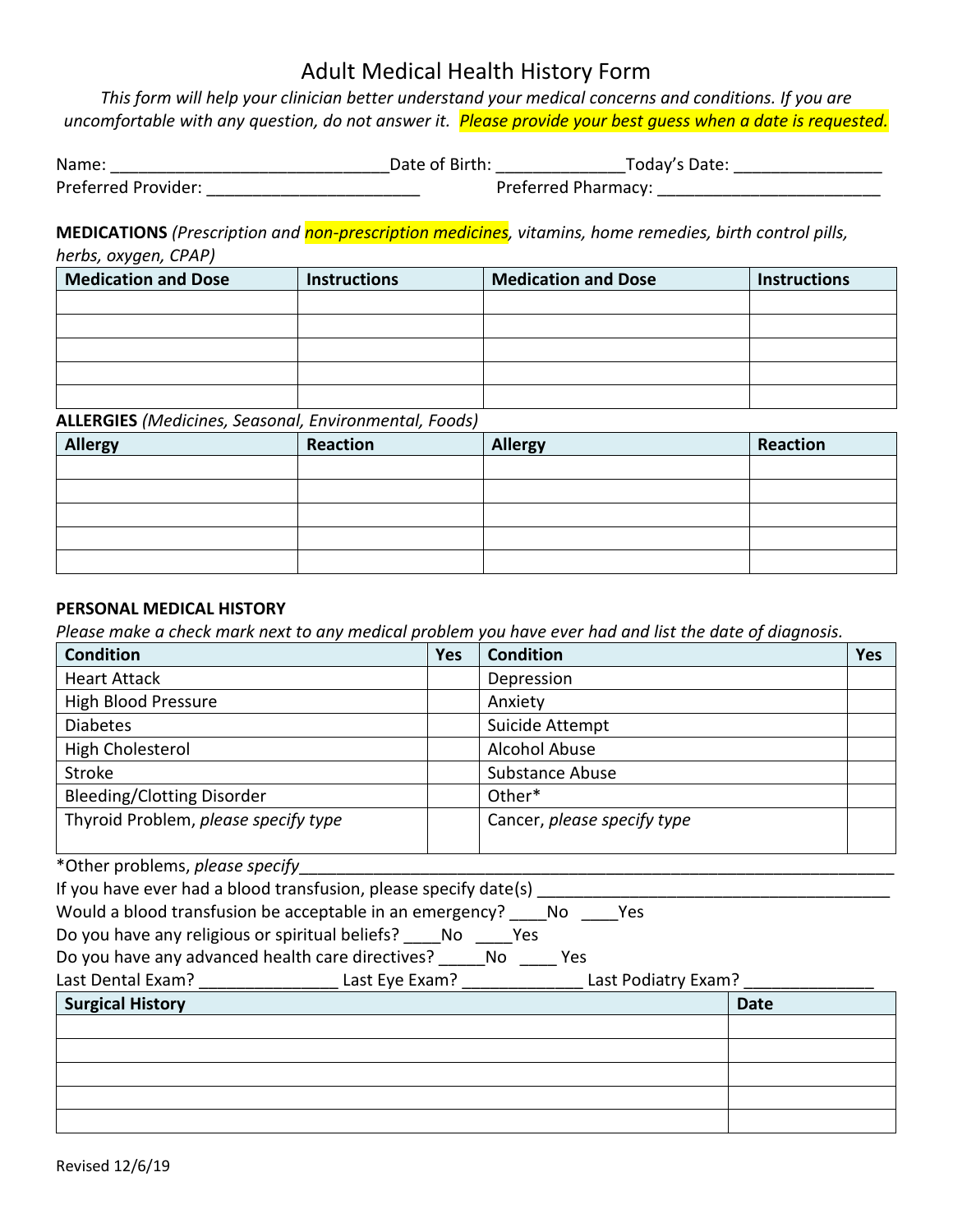| <b>Condition</b>                                                                                                                                                                                                                                                                                                                                                                                                                                                                                                                                                                                                                                                                                                                                                                                                                                                                                                                                                                                                                                                                                                                                                                                                           | <b>Family Member</b> | <b>Condition</b>           | <b>Family Member</b> |
|----------------------------------------------------------------------------------------------------------------------------------------------------------------------------------------------------------------------------------------------------------------------------------------------------------------------------------------------------------------------------------------------------------------------------------------------------------------------------------------------------------------------------------------------------------------------------------------------------------------------------------------------------------------------------------------------------------------------------------------------------------------------------------------------------------------------------------------------------------------------------------------------------------------------------------------------------------------------------------------------------------------------------------------------------------------------------------------------------------------------------------------------------------------------------------------------------------------------------|----------------------|----------------------------|----------------------|
| Alcoholism/Substance Abuse                                                                                                                                                                                                                                                                                                                                                                                                                                                                                                                                                                                                                                                                                                                                                                                                                                                                                                                                                                                                                                                                                                                                                                                                 |                      | <b>COPD</b>                |                      |
| Anemia                                                                                                                                                                                                                                                                                                                                                                                                                                                                                                                                                                                                                                                                                                                                                                                                                                                                                                                                                                                                                                                                                                                                                                                                                     |                      | Heart disease/Heart attack |                      |
| Anxiety                                                                                                                                                                                                                                                                                                                                                                                                                                                                                                                                                                                                                                                                                                                                                                                                                                                                                                                                                                                                                                                                                                                                                                                                                    |                      | <b>Heart Failure</b>       |                      |
| Arthritis                                                                                                                                                                                                                                                                                                                                                                                                                                                                                                                                                                                                                                                                                                                                                                                                                                                                                                                                                                                                                                                                                                                                                                                                                  |                      | Heart Valve problems       |                      |
| Asthma                                                                                                                                                                                                                                                                                                                                                                                                                                                                                                                                                                                                                                                                                                                                                                                                                                                                                                                                                                                                                                                                                                                                                                                                                     |                      | High blood pressure        |                      |
| <b>Bipolar Disorder</b>                                                                                                                                                                                                                                                                                                                                                                                                                                                                                                                                                                                                                                                                                                                                                                                                                                                                                                                                                                                                                                                                                                                                                                                                    |                      | High cholesterol           |                      |
| <b>Birth defects</b>                                                                                                                                                                                                                                                                                                                                                                                                                                                                                                                                                                                                                                                                                                                                                                                                                                                                                                                                                                                                                                                                                                                                                                                                       |                      | Kidney disease             |                      |
| Cancer (type)                                                                                                                                                                                                                                                                                                                                                                                                                                                                                                                                                                                                                                                                                                                                                                                                                                                                                                                                                                                                                                                                                                                                                                                                              |                      | Liver disease              |                      |
| Depression                                                                                                                                                                                                                                                                                                                                                                                                                                                                                                                                                                                                                                                                                                                                                                                                                                                                                                                                                                                                                                                                                                                                                                                                                 |                      | Osteoporosis               |                      |
| Diabetes (type)                                                                                                                                                                                                                                                                                                                                                                                                                                                                                                                                                                                                                                                                                                                                                                                                                                                                                                                                                                                                                                                                                                                                                                                                            |                      | Stroke                     |                      |
| Seizures                                                                                                                                                                                                                                                                                                                                                                                                                                                                                                                                                                                                                                                                                                                                                                                                                                                                                                                                                                                                                                                                                                                                                                                                                   |                      | Thyroid disorder           |                      |
| Glaucoma                                                                                                                                                                                                                                                                                                                                                                                                                                                                                                                                                                                                                                                                                                                                                                                                                                                                                                                                                                                                                                                                                                                                                                                                                   |                      | Other                      |                      |
| <b>SOCIAL HISTORY</b><br><b>Tobacco Use</b><br>____ Never ______ Quit Date<br>Current Smoker: _____ packs/day ______ # of years<br>Other: Pipe Cigar Shuff Chew E-cigarettes/Vape<br>Are you interested in quitting? ______ No ______ Yes<br><b>Alcohol Use</b><br>Do you drink alcohol? ______ No _______ Yes, # drinks/week________<br>Is alcohol use a concern for you or others? No Yes<br>Drug Use<br>Do you use any street drugs? ____ No ____ Yes, please specify: _________________<br>Have you ever used street drugs? _____ No _____ Yes, please specify: _______________________________<br>Have you ever injected street drugs? ______ No _____ Yes, please specify: _______<br>Diet/Exercise<br># meat servings per day: _____________# fresh fruit/vegetable servings per day: ____________<br># of snacks per day: _________ # sweetened beverages per day: ____ # caffeinated beverages per day: _____<br><b>SOCIOECONOMICS</b><br>Are you currently employed? _____ No ______ Yes<br>Occupation: ___________________<br>Education completed: Grade school _ High school _ 2-year College _ 4-year College _ Post-Graduate<br>Marital status: _____Single _____M ______Sep _____D _____W _____Cohabitating |                      |                            |                      |
| Number of children: ________                                                                                                                                                                                                                                                                                                                                                                                                                                                                                                                                                                                                                                                                                                                                                                                                                                                                                                                                                                                                                                                                                                                                                                                               |                      |                            |                      |
|                                                                                                                                                                                                                                                                                                                                                                                                                                                                                                                                                                                                                                                                                                                                                                                                                                                                                                                                                                                                                                                                                                                                                                                                                            |                      |                            |                      |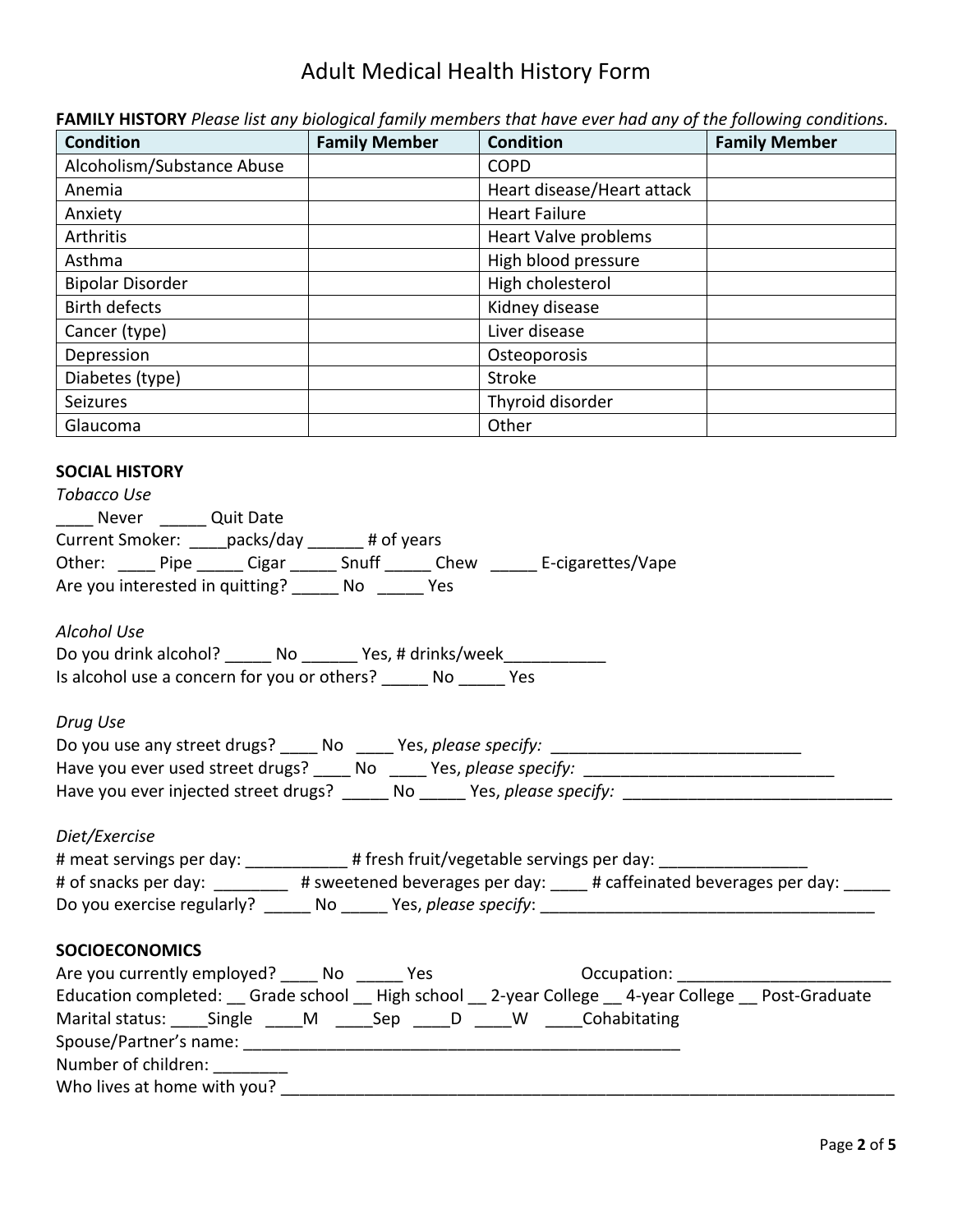#### **WOMEN'S GYNECOLOGIC HISTORY**

| # pregnancies: ____ # deliveries: ____ # miscarriages: ____ # abortions: _____ Age at first childbirth: ____ |
|--------------------------------------------------------------------------------------------------------------|
| 1st day, most recent period: _______ Age at 1st period: ____ Frequency of periods: ______                    |
| Length of each period:                                                                                       |
| Do you have any concerns about your periods? ___ No ___ Yes: ________________                                |
|                                                                                                              |
|                                                                                                              |
| <b>SEXUALITY</b>                                                                                             |
| Sexually Active: _____ Yes _____ No _____ Not currently                                                      |
| Current sex partner(s) is/are: __ male __ female                                                             |
|                                                                                                              |
| If sexually active, do you practice safe sex (use condoms)? ______ NA _____ No _____ Yes                     |
| Have you ever had any sexually transmitted diseases (STDs)? _____ No _____ Yes                               |
|                                                                                                              |
| Are you interested in being screened for sexually transmitted diseases? __ No Yes                            |
| Ever been exposed to HIV/AIDS? ______ No ______ Yes                                                          |
| Have you been tested for HIV? ______ No _____Yes: results _______________                                    |
| Would you like to be tested for HIV? _______ No _______ Yes                                                  |
|                                                                                                              |
| <b>SAFETY</b>                                                                                                |
| Do you have a gun in your home? ______ No _____ Yes                                                          |
| Do you have a smoke detector in your home? ____ No ___ Yes                                                   |
| Do use seatbelts consistently? No Yes                                                                        |
| Do you use sunscreen regularly? No Yes                                                                       |
| Is violence at home a concern for you? No Yes                                                                |
| Do you feel safe in your current relationship? _____ N/A _____ No _____ Yes                                  |

#### **EMOTIONS**

|     | During the past month, have you often been bothered by feeling down, depressed, or hopeless?        |
|-----|-----------------------------------------------------------------------------------------------------|
| No. | - Yes                                                                                               |
|     | During the past month, have you often been bothered by little interest or pleasure in doing things? |
| No. | Yes                                                                                                 |

#### **HEALTH MAINTENANCE**

*Please enter the date of your most recent immunizations and tests.*  Flu \_\_\_\_\_\_\_\_ Pneumonia \_\_\_\_\_\_\_ Shingles \_\_\_\_\_\_\_ Tetanus \_\_\_\_\_\_\_\_ HPV \_\_\_\_\_\_\_\_\_\_ Hepatitis A \_\_\_\_\_\_\_\_ Hepatitis B \_\_\_\_\_\_\_\_ Measles \_\_\_\_\_\_\_\_ Mumps\_\_\_\_\_\_\_ Rubella \_\_\_\_\_\_\_ MMR \_\_\_\_\_\_\_ Varicella (chicken pox) \_\_\_\_\_\_\_\_ PPD \_\_\_\_\_\_\_\_

Other concerns? \_\_\_\_\_\_\_\_\_\_\_\_\_\_\_\_\_\_\_\_\_\_\_\_\_\_\_\_\_\_\_\_\_\_\_\_\_\_\_\_\_\_\_\_\_\_\_\_\_\_\_\_\_\_\_\_\_\_\_\_\_\_\_\_\_\_\_\_\_\_\_

PAP \_\_\_\_\_\_\_\_ Mammogram \_\_\_\_\_\_\_\_ Bone Density study \_\_\_\_\_\_\_\_ Colonoscopy \_\_\_\_\_\_\_\_ EKG \_\_\_\_\_\_\_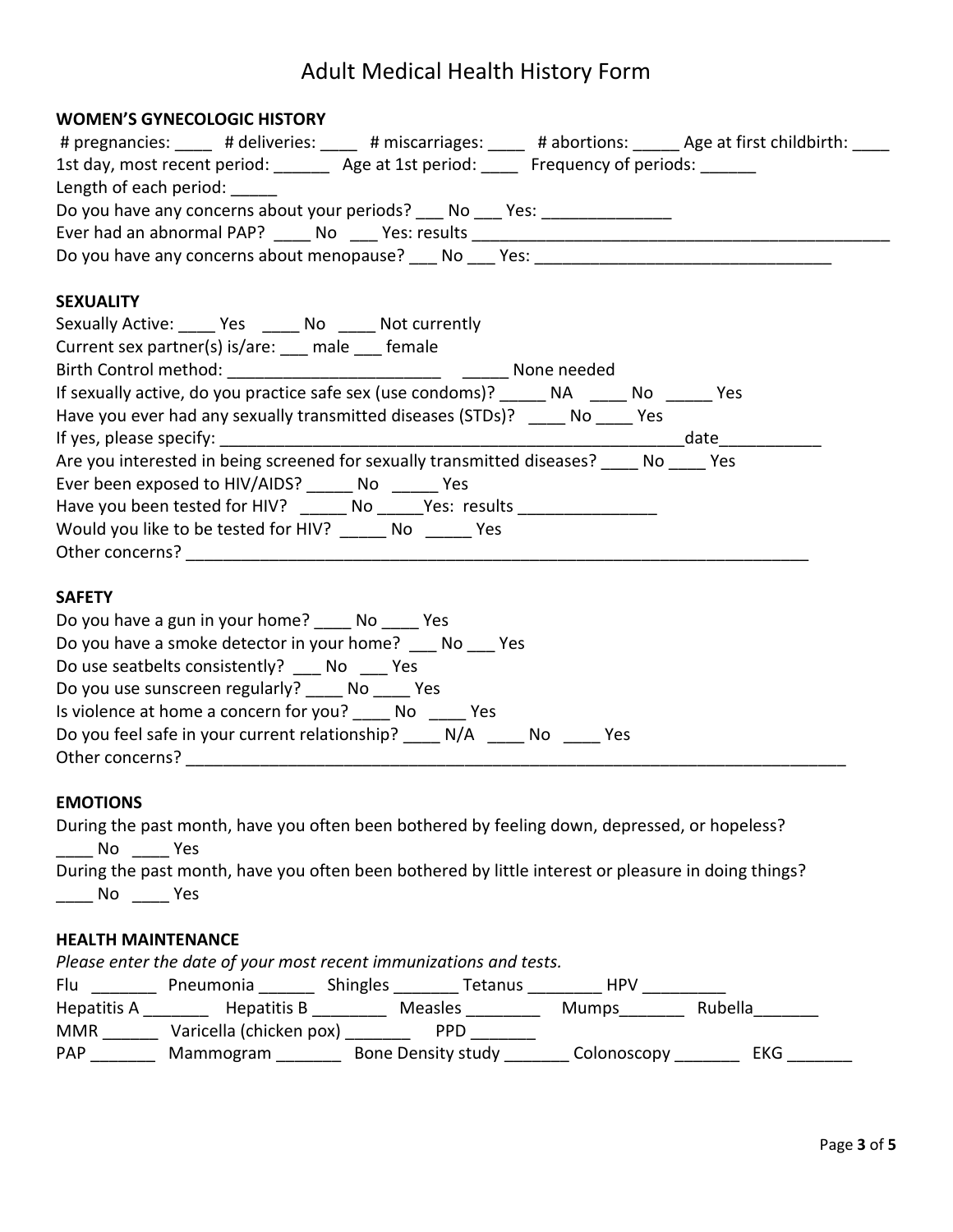### **REVIEW OF SYSTEMS**

*Please make a check mark next to any symptoms you have had in the last couple of days:*

| ncen mann next to any symptoms you have naa in the <mark>last couple of aufo</mark> r<br>Constitutional<br>Respiratory |                                             |  |  |  |
|------------------------------------------------------------------------------------------------------------------------|---------------------------------------------|--|--|--|
| Unintended Weight Loss                                                                                                 | Cough                                       |  |  |  |
| Unintended Weight Gain                                                                                                 | Shortness of breath or difficulty breathing |  |  |  |
| Poor Appetite                                                                                                          | Wheezing                                    |  |  |  |
| Fever                                                                                                                  | Coughing up sputum                          |  |  |  |
| Chills                                                                                                                 | Coughing up blood                           |  |  |  |
| No Energy                                                                                                              | Chest tightness                             |  |  |  |
| <b>Eyes</b>                                                                                                            | Gastrointestinal                            |  |  |  |
| Pain                                                                                                                   | Difficulty swallowing                       |  |  |  |
| <b>Blurry vision</b>                                                                                                   | Abdominal pain                              |  |  |  |
| Double Vision                                                                                                          | Heartburn                                   |  |  |  |
| Redness                                                                                                                | Nausea                                      |  |  |  |
| Itchiness                                                                                                              | Vomiting                                    |  |  |  |
| Swelling                                                                                                               | Diarrhea                                    |  |  |  |
| Discharge                                                                                                              | Blood in stool                              |  |  |  |
| Ears, Nose, Throat                                                                                                     | Mucus in stool                              |  |  |  |
| Ear Pain                                                                                                               | Change in bowel habits                      |  |  |  |
| Discharge                                                                                                              | Loss of bowel control                       |  |  |  |
| <b>Hearing Loss</b>                                                                                                    | Genitourinary                               |  |  |  |
| Ringing in the ears                                                                                                    | Discharge                                   |  |  |  |
| <b>Sinus Pressure</b>                                                                                                  | Blood in urine                              |  |  |  |
| Drooling                                                                                                               | Pain with urination                         |  |  |  |
| <b>Facial Swelling</b>                                                                                                 | Increased frequency or urgency              |  |  |  |
| Sore Throat                                                                                                            | Urinary loss of control                     |  |  |  |
| Mouth Lesions                                                                                                          | Flank pain                                  |  |  |  |
| <b>Dental Pain</b>                                                                                                     | Testicular pain or swelling                 |  |  |  |
| Swollen Glands                                                                                                         | Redness                                     |  |  |  |
| Cardiovascular                                                                                                         | Itchiness                                   |  |  |  |
| Swelling                                                                                                               | Masses/lumps                                |  |  |  |
| Chest Pain                                                                                                             | Musculoskeletal                             |  |  |  |
| Shortness of breath with activity                                                                                      | Soft tissue swelling                        |  |  |  |
| Heart Palpitations (heart racing or fluttering)                                                                        | Muscle pain                                 |  |  |  |
| <b>Breasts</b>                                                                                                         | Moves arms and legs well                    |  |  |  |
| Lumps                                                                                                                  | Localized joint pain                        |  |  |  |
| Tenderness                                                                                                             | Previous injuries                           |  |  |  |
| Discharge                                                                                                              | Spine pain                                  |  |  |  |
|                                                                                                                        | Pain radiating down arms                    |  |  |  |
|                                                                                                                        | Pain radiating down legs                    |  |  |  |
|                                                                                                                        | Weakness in arms                            |  |  |  |
|                                                                                                                        | Weakness in legs                            |  |  |  |